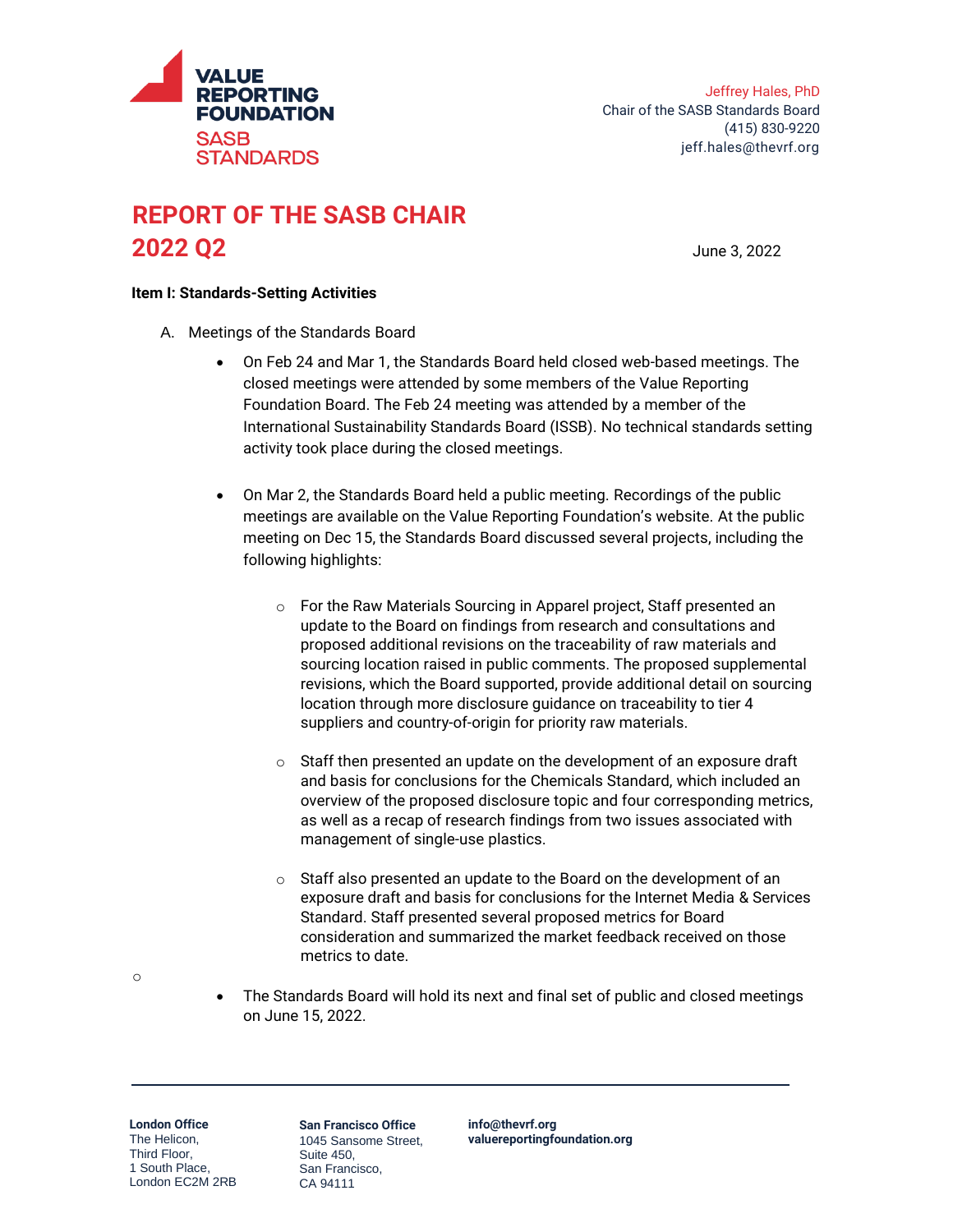

- B. Additional Agenda Updates
	- On May 12, the Value Reporting Foundation published updates to the Apparel, Accessories & Footwear Standard following approval by the SASB Standards Board.
	- With the planned consolidation of the Value Reporting Foundation into the IFRS Foundation, the SASB Standards Board is scheduled to sunset on June 30, 2022. At that point, stewardship of the SASB Standards and related projects will be the responsibility of the ISSB.
	- On June 2, the SASB Standards Board released recommended changes to the SASB Standards in connection with three active standard-setting projects: Content Governance in the Internet Media & Services Industry, Plastics Risks & Opportunities in the Chemicals Industry, and Alternative Products in the Food & Beverage Sector. These recommendations represent changes to the Standards that the SASB Standards Board would have pursued through the publication of exposure drafts, including an invitation to comment, if there were sufficient time to advance these projects through the next phases of due process as outlined in the SASB Rules of Procedure. However, in light of the transition of responsibility for the SASB Standards from the SASB Standards Board to the ISSB, the SASB Standards Board is publishing these recommendations as a summary of progress to date, but is not seeking public commentary on the recommended changes at this time.

## **Item II: Interaction with the Foundation, Advisory Groups, and Stakeholders**

- A. Value Reporting Foundation Board of Directors
	- On Mar 3, the Chair of the Standards Board attended a web-based meeting of the Value Reporting Foundation Board of Directors.
	- On Mar 15, the Chair of the Standards Board attended a web-based meeting of the Value Reporting Foundation's Standards Oversight Committee.
	- On Mar 15, the Chair and a Vice Chair of the Standards Board will attend a meeting of the Value Reporting Foundation's Standards Oversight Committee. The meeting will be attended by the Vice Chair of the ISSB.
	- On June 16, a Vice Chair of the Standards Board will attend a meeting of the Value Reporting Foundation Board of Directors.
- B. Standards Advisory Group
	- Over the past quarter, the Staff has engaged with SAG members as a part of the consultation phase of all research and standard-setting projects. During this period there was a focus on market consultation related to the [Content Governance in the](https://www.sasb.org/standards/process/active-projects/content-governance-in-the-internet-media-and-services-industry/)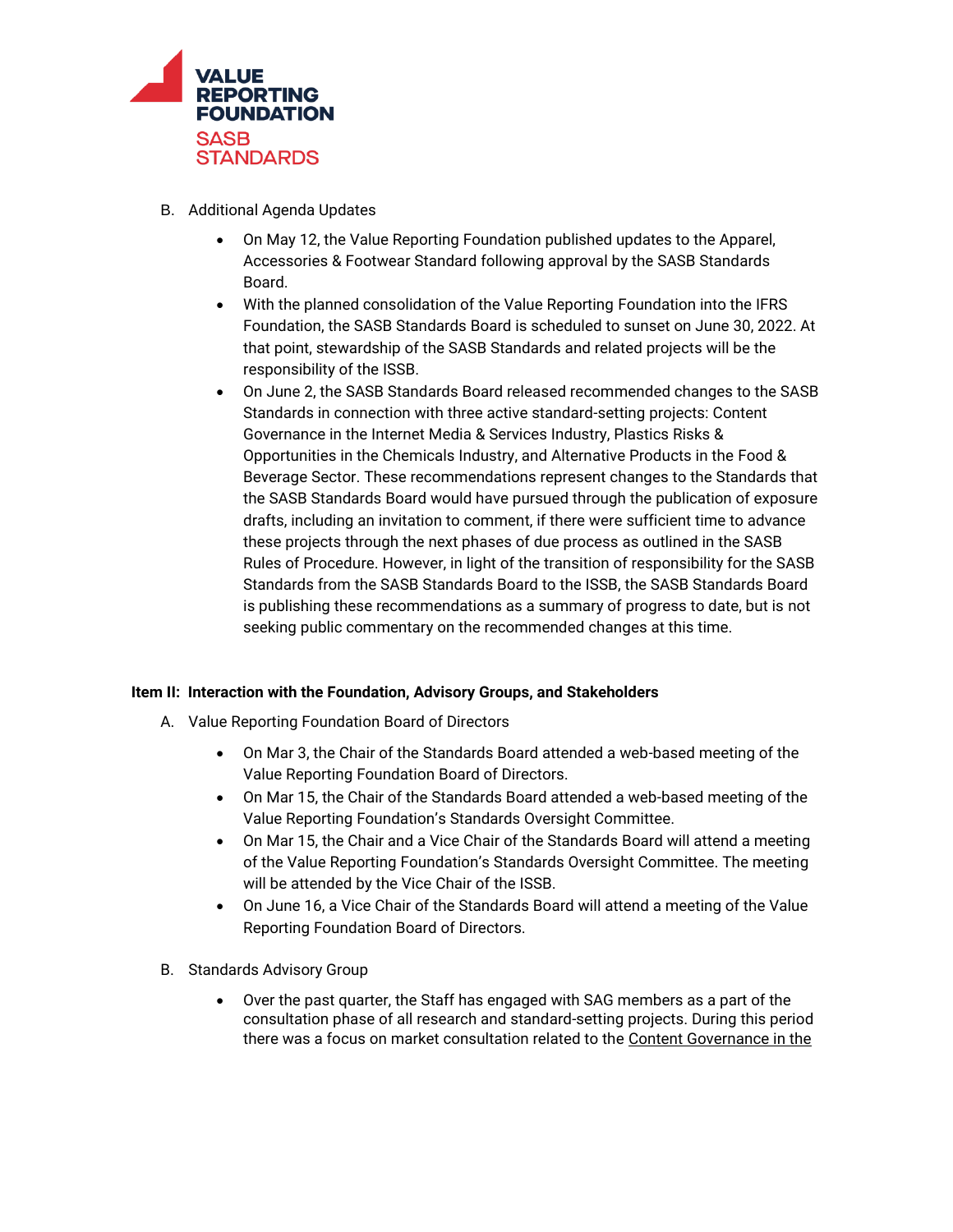

[Internet Media & Services Industry,](https://www.sasb.org/standards/process/active-projects/content-governance-in-the-internet-media-and-services-industry/) [Alternative Products in Food & Beverage,](https://www.sasb.org/standards/process/active-projects/alternative-products-in-food-beverage/)  [Greenhouse Gas Emissions in Marine Transportation;](https://www.sasb.org/standards/process/active-projects/greenhouse-gas-emissions-in-marine-transportation/) and [Human Capital: Diversity,](https://www.sasb.org/standards/process/active-projects/human-capital-diversity-equity-inclusion/)  [Equity & Inclusion](https://www.sasb.org/standards/process/active-projects/human-capital-diversity-equity-inclusion/) projects.

- In April 2022, Staff presented a series of "Close Stakeholder Webinars" to brief the SAG and other SASB advisory and membership groups on the International Sustainability Standards Board (ISSB) and IFRS Sustainability Disclosure Standard exposure drafts (General Requirements and Climate).
- Members of the Research Team continue to have 1-on-1 conversations with SAG members regarding a series of topics related to challenges and opportunities related to the implementation and use of the SASB Standards, as well as potential research projects.

## **Item III: Additional Stakeholder Education and Communications**

- A. Speaking Engagements and Presentations (SASB Board and Staff)
	- The Standards Board and Research Team support stakeholder education and communication by speaking at many events. Some highlights include:
		- o Protiviti's Kansas City Institute of Internal Audit (March 3, Greg Waters, Research Team)
		- o IIA General Management Conference (March 14, Robert Hirth, Standards Board)
		- o EUISSCA Investor Engagement Workshop (March 15, Will Meister, Research Team)
		- o ICGN's Global Sustainability Standards: Convergence and the Future (March 15, Jeff Hales, Standards Board)
		- o Los Angeles FEI Chapter (March 17, Robert Hirth, Standards Board)
		- o Physical Climate Risk: Operations and Supply Chain, Sust Global (March 31, Jing Zhang, Research Team)
		- o ESG Ecosystem: Micro Perspectives Conference with FEI (March 22, Jeff Hales, Robert Hirth, Marc Siegel, Standards Board)
		- o NACD Utah Chapter (March 22, Robert Hirth, Standards Board)